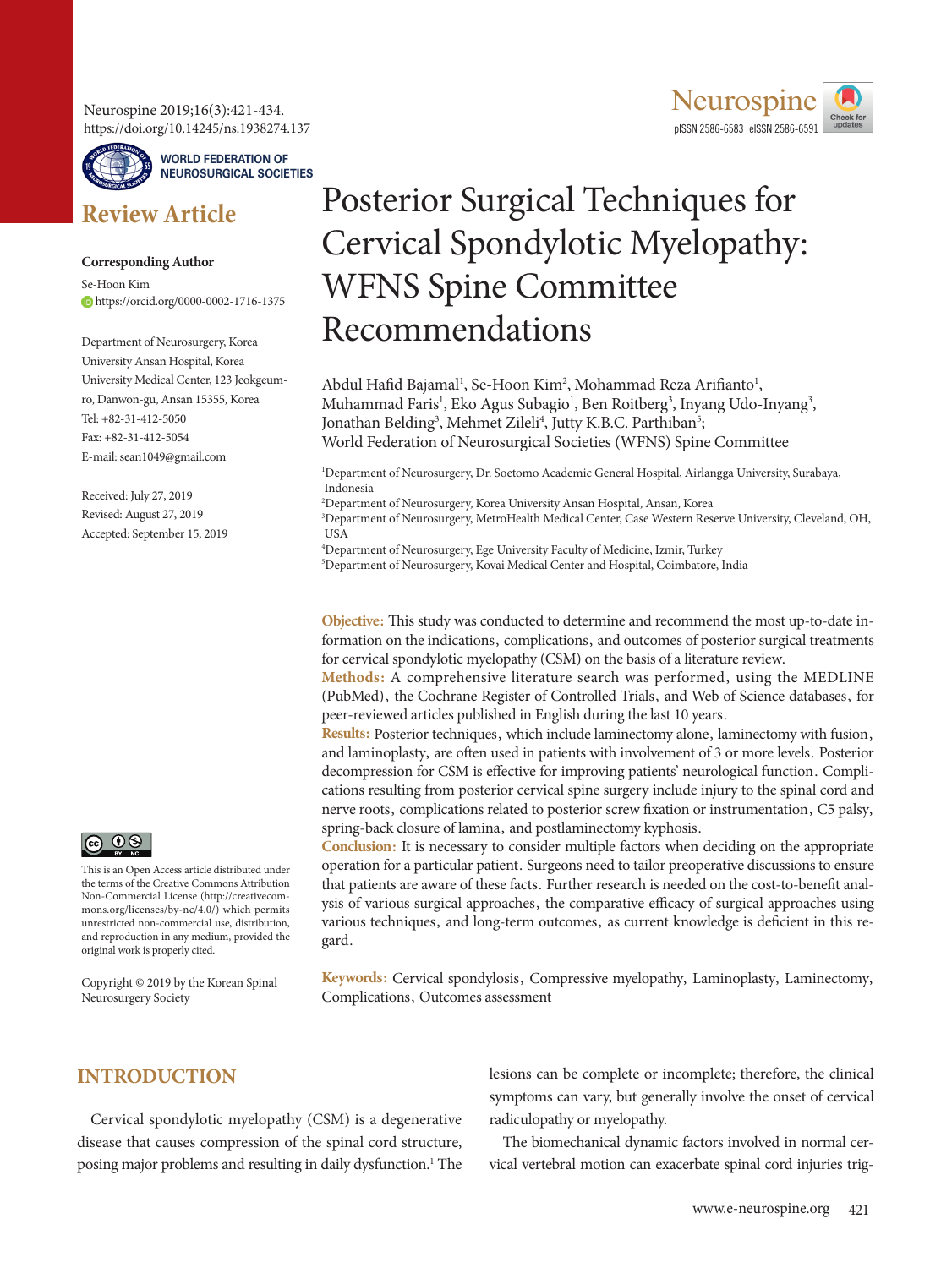

**Fig. 1.** Illustration of the anatomical changes in degenerative cervical myelopathy.2-4

gered by direct static compression, especially if the patient has other related diseases such as poor bone density, tumors, or trauma.<sup>1</sup> In some definitions, degenerative cervical myelopathy includes CSM, ossification of the posterior longitudinal ligament (OPLL), ossification of ligamentum flavum, and degenerative disc disease (Fig. 1). $2-4$ 

Wu et al.<sup>5</sup> reported that the incidence of CSM was proportional to age and higher in men, with an overall prevalence of 4.04 per 100,000 annual hospitalizations. Boogaarts and Bartels<sup>6</sup> stated that the prevalence of CSM was 1.60 per 100,000 in the Netherlands. Nouri et al.<sup>2</sup> reported that the prevalence of CSM was 4.1–60.5 per 100,000 per year in the North American region. Furthermore, the most common co-symptom was tetraparesis or paraparesis.7,8

This study was performed by the World Federation of Neurosurgical Societies (WFNS) Spine Committee, with the goal of determining and recommending the most up-to-date information on the indications, complications, and success rate of posterior surgical treatments for CSM on the basis of a literature review.

### **METHODS**

A comprehensive literature search and analysis was performed with the search terms "cervical spondylotic myelopathy," "ossification of posterior longitudinal ligament," "laminoplasty," "laminectomy," and "cervical laminectomy and fusion" in the MED- LINE (PubMed), the Cochrane Register of Controlled Trials, and Web of Science databases for peer-reviewed articles published in English during the last 10 years. Articles relevant for the purpose of this review were selected by the authors if they included 50 patients or more in the study and lacked heterogeneity in the pathology for which posterior surgery was done. Articles were then reviewed for scholarly integrity and then synthesized into a broader understanding. This review is not a systematic review or a meta-analysis, but an overview of the available relevant literature. The senior author's experience with posterior techniques for CSM was also taken into account.

# **RATIONALE FOR SELECTION OF THE SURGICAL APPROACH**

Operative action is chosen if the symptoms of CSM significantly disturb the patient. Surgery is the main choice for patients with increasingly severe myelopathy symptoms, including imbalance and loss of hand dexterity. Operative management in CSM patients aims to decompress the spinal cord, restore sagittal alignment, and stabilize the spine. The options for treatment available to a spine surgeon consist of both anterior and posterior approaches. Spine surgeons consider several factors, namely: (1) sagittal curvature, (2) location of the compressive pathology, (3) the number of levels involved, and (4) the patient's comorbidities.<sup>9</sup> Additional factors affecting the choice of the anterior versus posterior approach include the extent of ventral compression (K-line  $+/-$ )<sup>10,11</sup> and the presence of radiculopathy pain, numbness, or weakness.

The anterior, posterior, and combined approaches have advantages and disadvantages specific to each case of CSM. Debates continue regarding the optimal approach for handling multilevel CSM. The anterior approach is considered to be advantageous in several contexts involving disc herniation, osteophytes, and OPLL; furthermore, it minimizes postoperative pain. The anterior approach is also commonly performed for CSM with kyphotic lesions. However, several studies have stated that the posterior approach can be considered for multilevel CSM. Rhee and Basra.<sup>12</sup> proposed such an algorithm, as shown below (Fig. 2).

Anterior decompression with graft placement and fusion is preferred in cases of CSM with a straightened spine or kyphotic cases with compression at fewer than 3 levels. This procedure is done to relieve pressure in the nerve and/or spinal cord and to relieve symptoms caused by the compressed nerves. The anterior approach is also considered to be effective in reducing the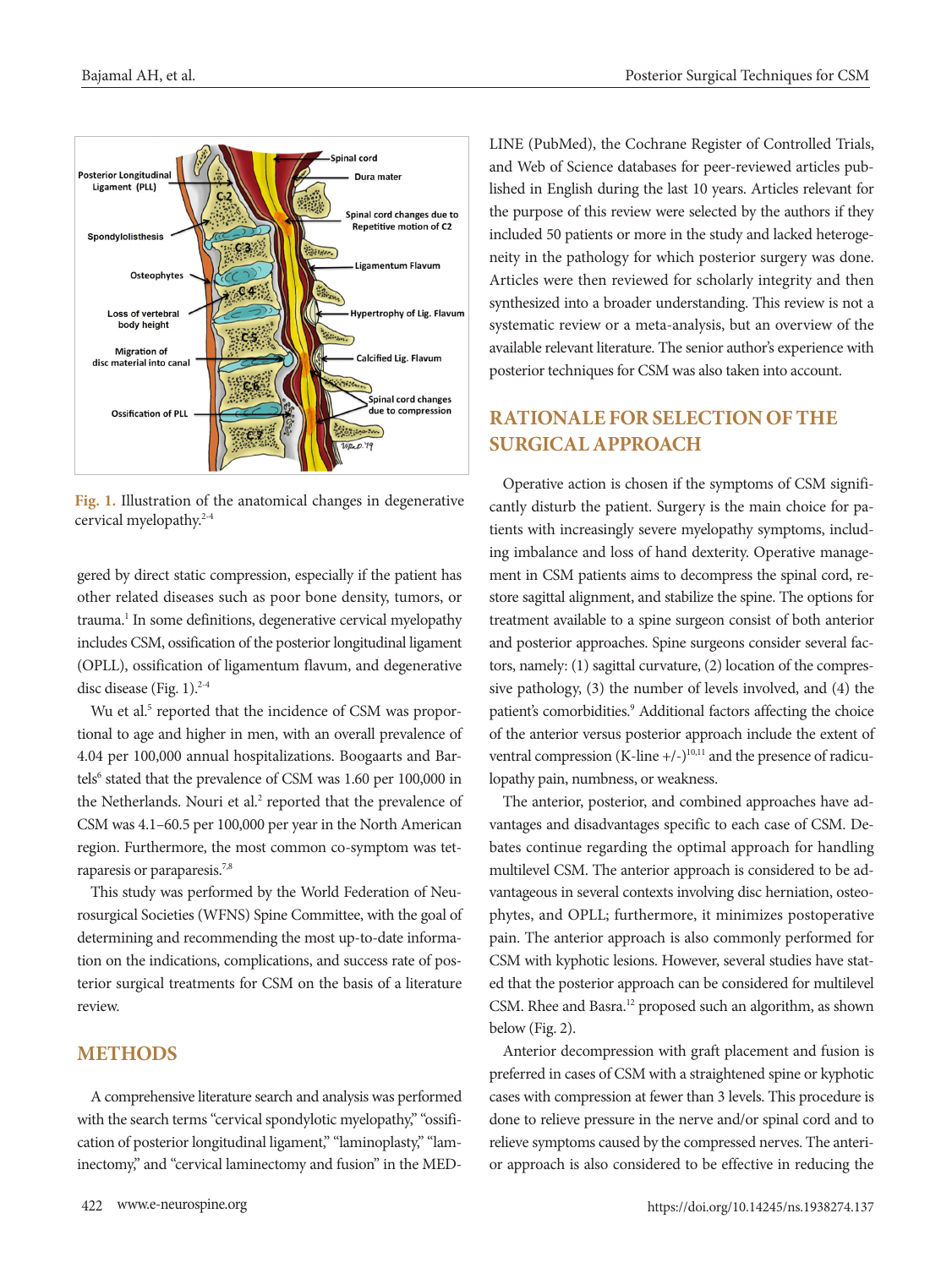

**Fig. 2.** General guidelines for the surgical management of cervical spondylotic myelopathy.12 ACDF, anterior cervical discectomy and fusion.

clinical presentation of concomitant cervical radiculopathy and anterior midline and/or paramedian compressive pathology. However, posterior decompression is preferred for the treatment of cervical lordosis involving more than 3 levels of compression, and when posterior ligamentous hypertrophy and ossification contribute most to the compressive pathology.<sup>13</sup>

Posterior approach techniques consist of laminectomy alone, laminectomy with fusion, and laminoplasty, and are often used in patients with 3 or more levels involved.

# **ANTERIOR CERVICAL SURGICAL APPROACH**

As shown in Table  $1^{14}$  and Table  $2^{14}$ , the anterior approach is preferred in disorders involving one or 2 vertebral bodies. The anterior approach enables better correction of cervical lordosis than the posterior approach. This is hypothesized to be because the anterior approach allows adjustment of the cervical angle with graft placement. The anterior approach also yielded a better postoperative Japanese Orthopedic Association (JOA) score, indicating that the anterior approach was able to provide better postoperative neural function in the first 5 years.<sup>15</sup> However, additional similar studies with longer follow-up periods are needed. Some of the advantages of the anterior approach are direct decompression, stabilization in the arthrodesis, and the ability to provide axial lengthening of the spinal column. Some effects that may arise in the anterior approach include graft complications such as dislodgement, the need for postoperative bracing limitation, and loss of motion.16-20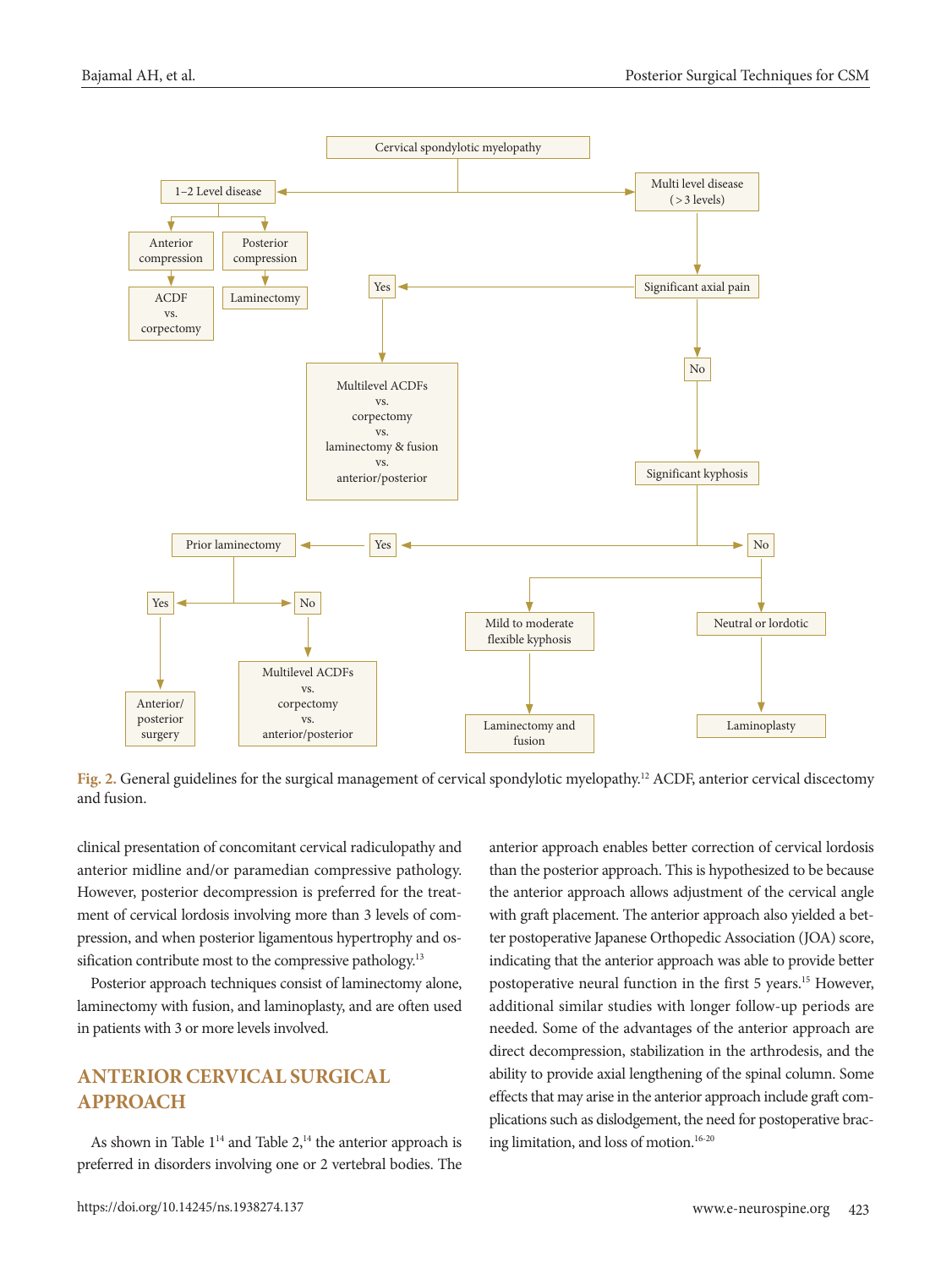| Affecting factor    | Preferred approach                                             |
|---------------------|----------------------------------------------------------------|
| Sagittal alignment  |                                                                |
| Kyphosis            | Fixed: anterior<br>Flexible: anterior or posterior with fusion |
| Neutral or lordotic | Posterior (laminoplasty)                                       |
| Levels involved     |                                                                |
| $\geq$ 3            | Posterior (laminoplasty)                                       |
| $\leq$ 2            | Anterior                                                       |
| Age                 |                                                                |
| Elderly             | Posterior                                                      |
| Young               | Anterior                                                       |
| Preoperative pain   |                                                                |
| Moderate to high    | Anterior or posterior with fusion                              |
| None to low         | Posterior (laminoplasty) or anterior                           |
| Instability         |                                                                |
| Yes                 | Anterior or posterior with fusion                              |
| N <sub>0</sub>      | Posterior (laminoplasty) or anterior                           |
|                     |                                                                |

| Table 1. Factors that promote one approach over another <sup>14</sup> |  |  |  |
|-----------------------------------------------------------------------|--|--|--|
|-----------------------------------------------------------------------|--|--|--|

# **POSTERIOR CERVICAL SURGICAL APPROACH**

Surgeons have a choice of standard laminectomy alone or skip laminectomy, which involves the preservation of key posterior muscle attachments and the selective removal of partial laminae; laminoplasty and its multiple variations; and laminectomy with fusion and stabilization, for example by subaxial lateral mass screws. The comparative efficacy of the most common approaches—posterior laminoplasty versus laminectomy with posterior spinal fusion—remains unclear.

#### **1. Laminectomy Alone**

Laminectomy involves surgical removal and removal of the spinal lamina. Laminectomy is the most common surgical procedure for managing CSM. Several recent studies have reported that laminectomy can provide an improvement of postoperative JOA scores and a cure rate of more than 50%. Jain et al.<sup>21</sup> stated that younger age (< 57 years), early onset of symptoms (< 4 months), and high preoperative JOA score (> 10) predict better neurological outcomes for CSM. We must stress that laminectomy tends to reduce the cervical lordotic angle.<sup>21</sup> Laminectomy alone is not recommended for children or for people who already have a kyphotic curve in the cervical spine. Generally, laminectomy has been recommended for patients with cervical canal stenosis, multilevel CSM (> 2), compression due

to ligamentum flavum, and multilevel OPLL. However, in the last decade standalone laminectomy has been abandoned due to several complications such as postoperative kyphosis, indirect decompression, late instability, nerve root damage, and bowel disorders.21 An alternative method, myoarchitectonic spinolaminoplasty, which preserves all of the nuchal muscles and reconstitutes all of the musculoskeletal couplings to the posterior elements of the vertebrae, was proposed as an effective way to preserve the volume and function of the nuchal musculature while minimizing postoperative musculoskeletal complaints.<sup>22</sup>

#### **2. Laminectomy With Fusion**

Laminectomy with fusion is performed to stabilize the residual structure in order to prevent complications of standalone laminectomy, such as kyphosis. Fusion can be done between vertebral bodies (known as interbody or anterior fusion), to the bone lamina (posterior fusion), to the transverse process (posterolateral fusion), or using a combination of these fusion techniques.23 Some popular techniques for posterior cervical fixation, such as lay grafts, spinous process wiring, facet wiring, and Halifax interlaminar clamps, cannot be used after laminectomy. Lateral mass fusion techniques using polyaxial screw-rod constructs have been the treatment of choice after laminectomy for many years.

Although there is a cervical pedicle screw fixation technique, it is still not widely applied because it requires preoperative axial computed tomography (CT) evaluation and navigation guidance to achieve safe screw placement.<sup>23</sup> Indications for laminectomy with fusion are multilevel cervical stenotic myelopathy (≥ 3-level disease) with preserved cervical lordosis or cases with signs of instability.<sup>14</sup> Patients with flexible kyphosis may also undergo laminectomy and fusion surgery.

Fusion has several advantages; for instance, it can prevent the occurrence of postlaminectomy kyphosis and can improve instability if the patient has undergone a previous laminectomy. Fusion can also reduce repetitive microtrauma effects. Some studies have also reported good results of laminectomy with fusion in patients with lower axial pain. In multilevel disease with neutral cervical alignment or patients with reducible cervical kyphosis, this procedure is an attractive alternative to standalone laminectomy or laminoplasty.<sup>12,23</sup>

#### **3. Laminoplasty**

Laminoplasty procedures were first introduced by Japanese spine surgeons in the 1970s, and continue to be developed.<sup>24</sup>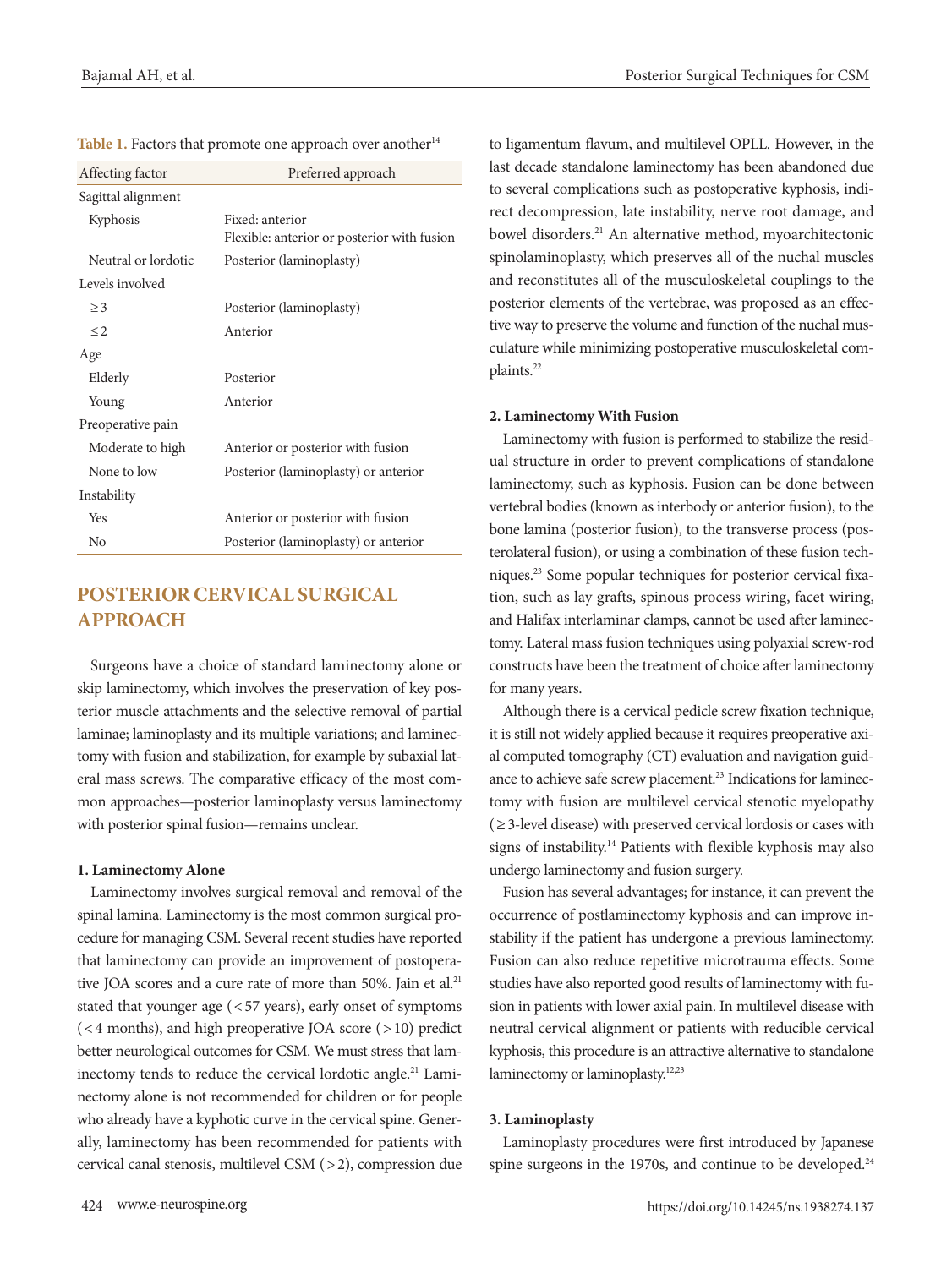| Approach                                           | Indications                                                                                          | Contraindications                                                                                                                                                                    | Advantages                                                                                                                              | Disadvantages                                                                                                                                                                         |
|----------------------------------------------------|------------------------------------------------------------------------------------------------------|--------------------------------------------------------------------------------------------------------------------------------------------------------------------------------------|-----------------------------------------------------------------------------------------------------------------------------------------|---------------------------------------------------------------------------------------------------------------------------------------------------------------------------------------|
| <b>ACDF</b>                                        | • Anterior pathology<br>• Kyphosis<br>$\bullet$ < 3 Levels                                           | • Chin on chest deformity<br>• Aberrant vertebral artery<br>· Previous iatrogenic laryngeal<br>nerve injury on contralateral<br>side                                                 | • Less postoperative pain<br>• Lower infection rate<br>• Ability to correct kypho-<br>sis                                               | · Bone graft complication<br>• Swallowing difficulty or hoarse-<br>ness<br>• Dysphagia<br>• Esophagus perforation<br>• Pseudarthrosis                                                 |
| Corpectomy                                         | • Circumferential decom-<br>pression of the ventral<br>cervical spinal cord                          | • Severe osteoporosis<br>• Multilevel $(>3)$<br>• Chin on chest deformity<br>• Aberrant vertebral artery<br>· Previous iatrogenic laryngeal<br>nerve injury on contralateral<br>side | • More extensive decom-<br>pression<br>• Fewer graft surfaces to<br>fuse<br>• Can be combined with<br><b>ACDF</b>                       | In addition to complications of<br>ACDF:<br>• Vertebral artery injury<br>• Dural tear<br>• Adjacent segment degeneration<br>• Greater blood loss<br>• Longer operative time           |
| Laminectomy<br>alone                               | • Posterior pathology<br>• Neutral to lordosis                                                       | • Inability to tolerate prone<br>position<br>• Active posterior infection<br>• Chin on chest deformity<br>• Cervical kyphosis                                                        | • Direct approach                                                                                                                       | • Delayed postoperative kyphosis<br>• C5 radiculopathy<br>• Dural tear                                                                                                                |
| Laminectomy<br>and fusion                          | • Posterior pathology<br>• Multilevel CSM                                                            | • Inability to tolerate prone<br>position<br>• Active posterior infection<br>· Shin on chest deformity<br>• Cervical kyphosis                                                        | • Multilevel stabilization<br>· More expansive decom-<br>pression while providing • Vertebral artery injury<br>stabilization via fusion | • Potential misplaced screws<br>• C5 palsy<br>• Dural tear<br>• Infection                                                                                                             |
| Laminoplasty                                       | • "Tissue-sparing" alterna-<br>tive for spinal cord com-<br>pression                                 | • Inability to tolerate prone<br>position<br>• Active posterior infection<br>• Chin on chest deformity<br>• Kyphosis<br>• Cervical instability                                       | • Posterior elements pre-<br>served                                                                                                     | • Limited posterior decompres-<br>sion<br>• Late instability<br>· Inconsistent relief of neck pain<br>• C5 injury<br>• Neck pain<br>• Reduced range of motion<br>• New-onset kyphosis |
| Combined<br>ACDF and<br>laminectomy<br>with fusion | · Significant focal kyphosis<br>• Posterior pathology<br>· Multilevel decompression<br>• Instability | • Inability to tolerate prone<br>position<br>• Active posterior infection<br>· Previous irradiation to<br>posterior neck                                                             | · Increased stabilization<br>• Increased decompression                                                                                  | As above, and in addition:<br>• More difficult technique<br>• Longer operative time<br>• Often requires staging                                                                       |

Table 2. Characteristics of the approaches in cervical spondylotic myelopathy  $(CSM)^{14}$ 

ACDF, anterior cervical discectomy and fusion.

Some indications for laminoplasty are OPLL, multilevel  $( > 2$ vertebrae) CSM, or congenital spinal stenosis with posterior compression and syringomyelia. Laminoplasty also helps reach the spinal cord in cases of tumors, vascular problems, and functional surgery, in which procedures such as laminectomy are difficult.<sup>25</sup> However, laminoplasty should be avoided in patients with cervical kyphosis and significant preoperative axial neck pain.25 Neck pain itself could be a common complication of laminoplasty.<sup>25</sup> Nonetheless, Stephens et al.,<sup>26</sup> reported that laminoplasty did not lead to worsening axial neck pain in a carefully selected group of myelopathic patients without significant diffuse axial pain preoperatively and appropriate sagittal alignment. Some of the benefits of laminoplasty include being able to

expand the spinal canal so that it can maintain motion, stability, and spinal cord protection. Laminoplasty also helps to avoid the occurrence of postlaminectomy membrane, which is often caused by laminectomy. The number of dural tear events can also be reduced. Laminoplasty can decrease the risk of degeneration of adjacent segments. If necessary, laminoplasty can be done together with fusion.<sup>27</sup>

Many laminoplasty techniques and variations have been described, but they all share the principle of expanding the cervical canal and protecting part or all of the posterior elements. Modifications have been made to the cutting site of the lamina or spinous process. More recently proposed techniques include the use of ceramic spacers and titanium miniplates, which can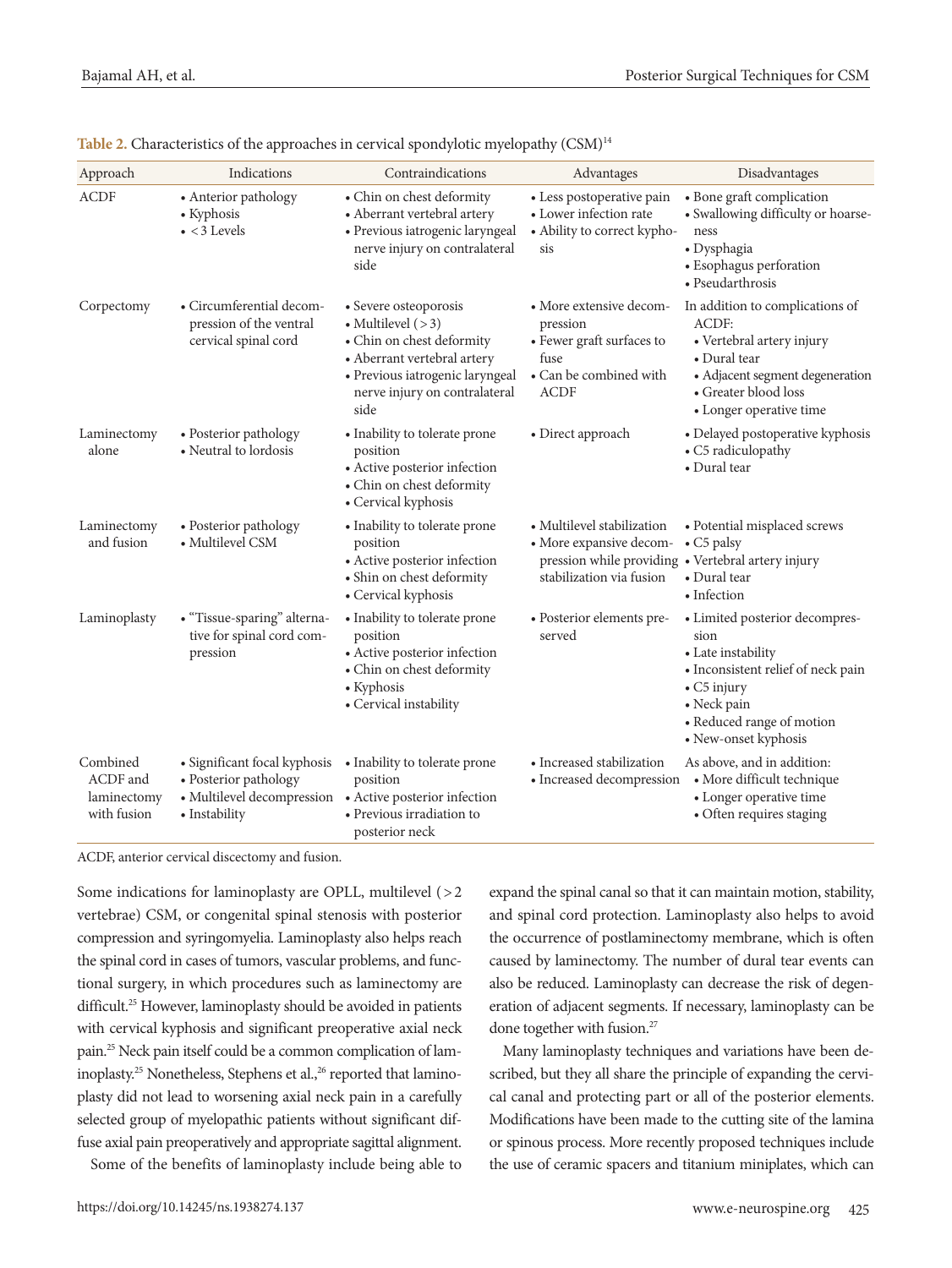reduce surgical time and improve the safety of the procedure.<sup>28,29</sup> These newly developed procedures are also intended to maintain the musculature attachments in the paraspinal muscles and the posterior tension band. This approach results in a good range of motion and maintains spinal curvature, reducing the risk of kyphosis. Some of the most recent techniques for laminoplasty are open-door laminoplasty, the sagittal spinous process-splitting technique, and the expansive midline threadwire saw (Tsaw) technique.<sup>30</sup> Two of the most common methods for implementing laminoplasty are the open-door and French door techniques. Although various surgical modifications have been suggested, the basic concepts of most procedures are similar to 1 of these 2 techniques.

In the open-door technique, the hinge is created unilaterally; in the French door modification, the hinge is created bilaterally. In the open-door procedure, the opening is made on the opposite lateral mass-laminar junction, while the French door is performed at the midline, providing sufficient space for the spinal cord.30

## **ANTERIOR VERSUS POSTERIOR APPROACH**

The optimal surgical approach in CSM cases is still debated. Obtaining a better understanding of the indications of each procedure will lead to improvements in management options and outcomes. The advantage of the anterior approach is the ability to provide direct decompression of the cervical spine so that the damaged disc can be accessed without disturbing the spinal cord; the incision can be made on the neck, and the neck muscles, trachea, and esophagus can be moved to the side to the access spine, enabling stabilization with arthrodesis and the provision of good axial neck pain relief.<sup>3</sup> If compression is mainly anterior and involves only 1 to 2 levels, the anterior approach should be chosen. When more than 2 levels are anteriorly compressed, the complication rate of the anterior approach increases, so that the posterior approach should be considered. Complications of the anterior approach include graft dislocation, pseudarthrosis, the need for postoperative bracing, and loss of motion. A combined approach can also be considered if kyphosis is present. The posterior approach has the advantage of allowing wider decompression.<sup>3</sup>

Shamji et al.,<sup>31</sup> in their study of 124 patients with CSM, examined JOA scores, the Nurick scale, and the Neck Disability Index. They concluded that there were no significant differences in the outcome of lordotic patients treated with either the anterior approach or the posterior approach. Kyphotic patients experienced better results when handled with an anterior or combined approach, which was hypothesized as being related to the C2–7 sagittal vertical axis (SVA), calculated as the deviation between the C2 plumb line and the posterior superior end plate of C7.<sup>31</sup> Another study conducted by Tang et al.<sup>32</sup> analyzed 113 patients with cervical stenosis, myelopathy, and kyphosis who had undergone multilevel posterior cervical fusion. They found that disability was most strongly correlated with cervical SVA at a threshold of 40 mm, which can help spine surgeons choose the procedure most likely to yield optimal results in terms of cervical sagittal alignment. Furthermore, Hardacker et al.<sup>33</sup> explained that cervical plumb lines from the odontoid to C7 for all 100 volunteers were distributed in a narrow range  $(16.8 \pm 11.2)$ mm) anterior to the center of C7.

Hirai et al.<sup>34</sup> concluded that the anterior approach with fusion and laminoplasty gave the same outcomes at a 10-year followup. The anterior approach provided better sagittal alignment at a middle-term follow-up at 10 years. However, the anterior approach group had a higher reoperation incidence. In a metaanalysis, Luo et al.<sup>35</sup> reviewed 10 studies comparing anterior and posterior approaches for multilevel (> 2 levels) CSM. The study concluded that the anterior approach was associated with a higher 24-month postoperative JOA score and a better recovery rate. Complications such as the reoperation rate, intraoperative blood loss, and operation time and the length of stay were more severe with the anterior approach. In terms of postoperative neurological clinical status, there were no significant differences between the 2 approaches.<sup>35</sup>

#### **COMBINED APPROACH**

In some studies, especially those investigating multilevel CSM, a combined anterior-posterior approach has been proposed as the best solution, either in a single stage or in multiple stages.<sup>36</sup> Indications for combined approach include osteotomy for releasing the spine, a high risk of hardware failure (as in elderly people with osteoporosis), and complications of previous procedures.37 The current literature states that same-day surgery is superior in terms of blood loss and length of stay. Determining whether to use a combined approach should include due consideration of decompression, stability, and good cervical alignment. Of note, patients undergoing 2-stage surgery are more prone to complications.38

The following distribution of approaches in CSM procedures has been reported: 51%–60% for the anterior approach, 35% for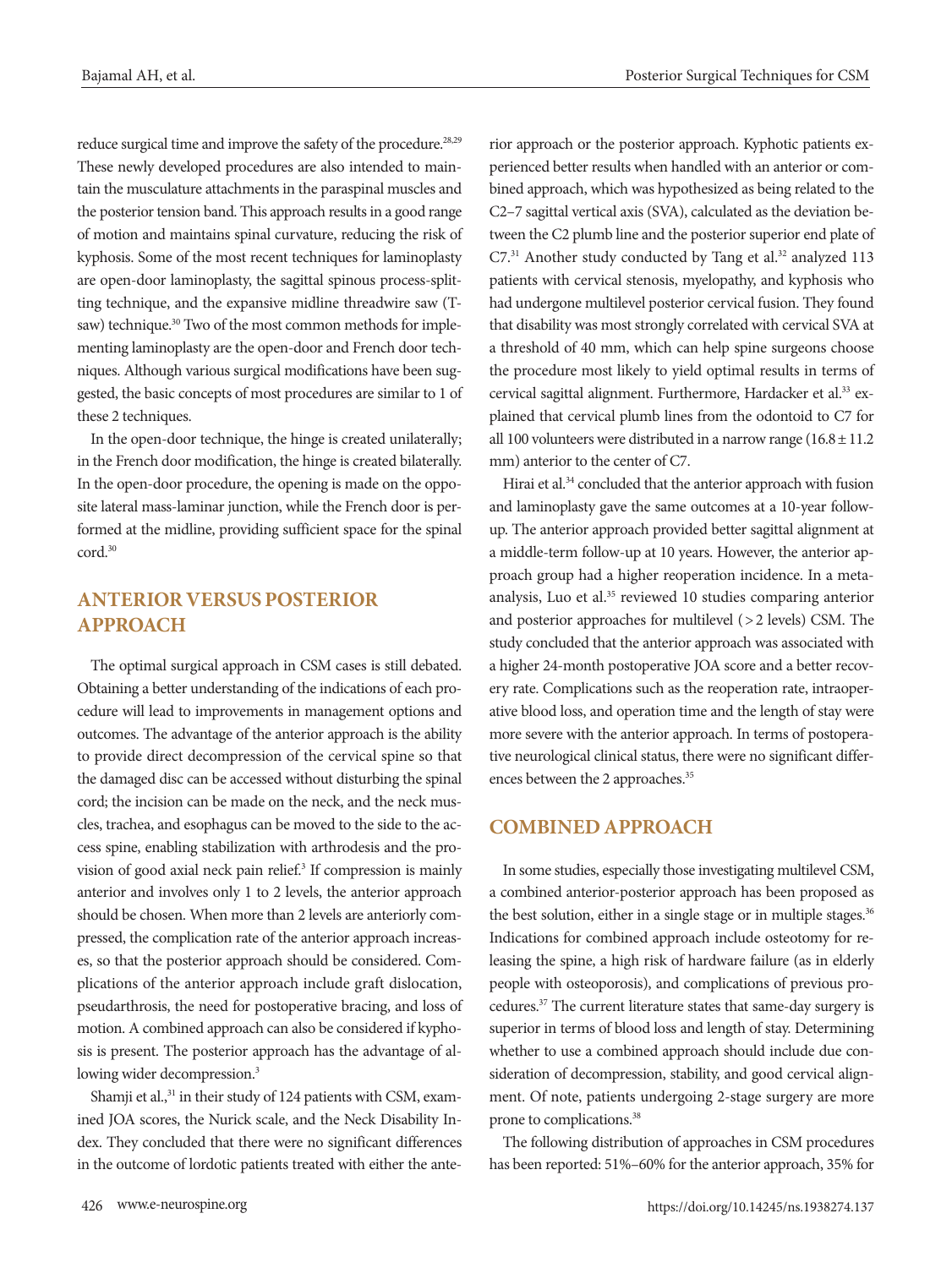

**Fig. 3.** Postoperative radiograph of a patient who underwent a combined approach.

the posterior approach, and a combined approach in the remaining cases.<sup>39</sup> A combined approach is generally used in cases with both ventral and dorsal compression of the thecal sac (Fig. 3) or if a patient with multilevel disease presents with kyphosis.40 Fig. 3 depicts the postoperative radiograph of a patient with cervical canal stenosis from C3 to C6 with focal ventral compression at C4–5. This patient underwent anterior cervical discectomy with fusion at C4–5, followed by lateral mass screw fixation and laminectomy from C3 to C6 in the same sitting (one lower screw is in C5 and another at C6 because of fracture of one lateral mass during placement). A combined approach can be chosen in patients with significant ventral and dorsal osteophytic compression that cannot be handled holistically with single anterior or posterior surgery. In patients with severe osteoporosis, those with poor bone quality due to renal disease, or heavy smokers in whom poor bone fusion is anticipated, a combined approach can also be an option. A combined approach can also be considered in patients with significant focal kyphosis, posterior pathology, and multilevel decompression instability.<sup>14,40</sup>

Song et al.<sup>41</sup> compared a combined approach group and an anterior fusion–alone group, and concluded that the combined approach led to better maintenance of sagittal alignment, a higher rate of fusion, a lower incidence of complications, and better clinical outcomes in cases of cervical kyphosis, despite a longer operating time. In patients with an inability to tolerate the prone position, active posterior infection, or previous irradiation to the posterior neck, a combined approach must at least be considered.<sup>14</sup>

# **COMPLICATIONS OF POSTERIOR SURGERY FOR CSM**

Yonenobu et al.<sup>42</sup> reported that patients who underwent laminoplasty demonstrated a significantly lower complication rate than those who underwent corpectomy (7% vs. 29%). As expected, the majority of complications in the corpectomy group were graft-related, including pseudarthrosis, graft displacement, and graft fracture. In the laminoplasty group, the only complications were 3 cases of C5 root paresis, all of which resolved.42 Edwards et al.<sup>43</sup> also found similar neurological outcomes between the 2 procedures, but again found a much lower complication rate in the laminoplasty group. In their series, the majority of the complications in patients who underwent corpectomy were related to the anterior surgical approach (4 cases of persistent dysphagia, 2 cases of persistent dysphonia).<sup>43</sup>

Reported complications resulting from posterior surgery of the cervical spine include injury to the spinal cord and nerve roots, complications related to posterior screw fixation or instrumentation, C5 palsy, spring-back closure of lamina, and postlaminectomy kyphosis.44

The overall incidence of neurological complications has been reported to be 0.18%,<sup>45</sup> with a higher rate in cases of severe cervical kyphosis correction (2.6%).<sup>46</sup> Subaxial lateral mass screws carry a risk of nerve root injury (1.3%) and lateral mass fracture.<sup>47</sup>

Several studies have reviewed the incidence of C5 palsy in relation to posterior cervical surgery. Its incidence is highly variable, but it is important to consider, because it causes significant morbidity for the patient and can lead to dissatisfaction with the outcome of surgery. Factors thought to affect C5 palsy include drift of the cord with stretching of the nerve rootlets, preoperative factors, and aspects of the operative technique such as direct pressure on the nerve roots in the foramina at time of the operation. Yonenobu et al.<sup>48</sup> reported a 3.4% incidence of early postoperative C5 nerve root deterioration. These injuries are usually motor-dominant, but may also involve sensory and radicular pain. C5 dysfunction can occur immediately to 20 days postoperatively.49 Recovery usually takes weeks, months, or as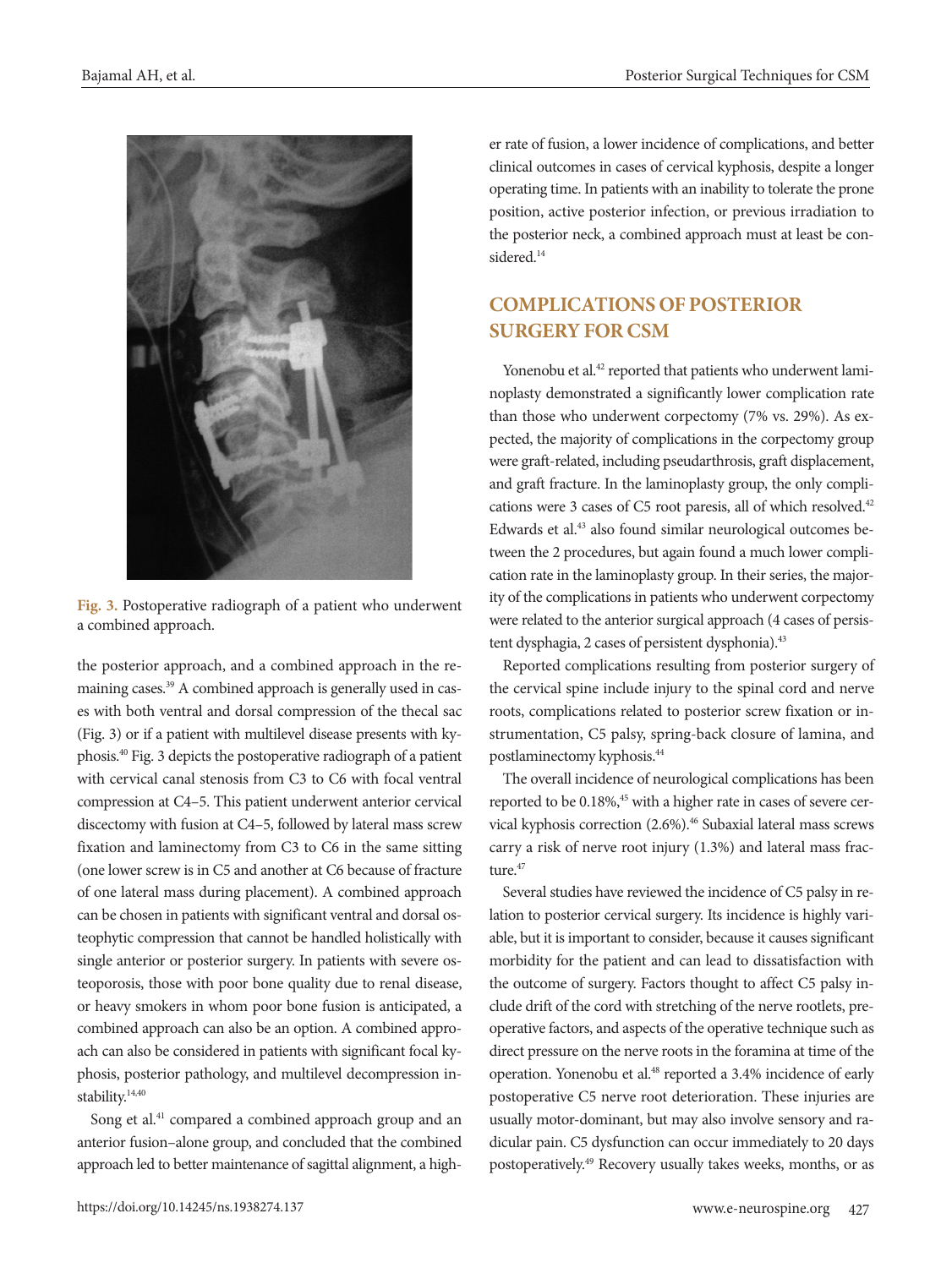long as 6 years.<sup>50</sup> According to Pan et al., $51$  foraminotomy and intraoperative neuromonitoring are the 2 main methods used to prevent C5 palsy.

Spring-back closure of the elevated lamina has a reported rate of 40% after laminoplasty.52 However, this complication has only been reported with suture fixation, and has yet to be observed in modern screw or plate fixation.<sup>45</sup>

Progressive postoperative kyphosis is one of the main arguments against traditional laminectomy. The incidence of kyphosis deformity after multilevel laminectomy is 20%.<sup>53</sup> Laminectomy includes removal of the spinous processes, interspinous and supraspinous ligaments, laminae, and ligamentum flavum and loss of the capsules of the facet joints that comprise the posterior stabilizers. Continuing normal flexion forces result in kyphosis, which develops gradually; for this reason, patients are usually well in the early postoperative period.<sup>45</sup> Sagittal malalignment and axial neck pain are the main issues regarding postlaminectomy kyphosis, while neurological deficits are rarely encountered. Laminectomy should be avoided in young patients without cervical lordosis, because the posterior facet joints should not be disrupted intraoperatively; instead, fusion should be considered for these patients in the same procedure<sup>45</sup>

Other general complications include wound infection, dural tear, and cerebrospinal fluid leak.<sup>44</sup> The risk of durotomy during laminectomy is 0.3%–13%, and can increase to 18% with revision surgery.54

Careful analysis of the bony and vascular anatomy should be done preoperatively, especially when internal fixation is contemplated. In order to prevent postoperative neck pain and delayed kyphosis, posterior muscles and their attachments should be preserved.

When carefully and properly executed, posterior techniques for CSM can be effective with an acceptable rate of complications, and most complications are manageable with adequate preparation.44 Current trends include the use of intraoperative CT and computer-assisted navigation systems to improve screw trajectory and reduce screw perforation.

# **SUCCESS RATES OF POSTERIOR TECHNIQUES FOR CSM**

#### **1. Neurological Outcomes**

Most of the studies selected reported good improvement in neurological function for all posterior cervical surgical procedures. A comparison of the literature regarding different tech-

niques is presented in Table 3.55-66 It is not possible to state at this time that one technique is superior to others due to variation in the scoring systems been used for these studies, such as the JOA score and the Nurick scale. Study designs have often been disparate. A meta-analysis by Yoon et al. found low-quality evidence for the equivalence of laminectomy and fusion with laminoplasty for this reason.<sup>67</sup> Heller et al.,<sup>64</sup> however, found that the improvement tended to be slightly better in the laminoplasty group and that the higher complication rate of laminectomy and fusion favored laminoplasty. Lau et al.<sup>63</sup> found that fusion seemed to yield improvements in neurological function, as measured by the Nurick scale, but Lee et al.<sup>68</sup> reported that they led to equal results in both loss of lordosis and neurological improvement. Comparing laminectomy to laminoplasty, there is a trend for laminoplasty to be better than traditional laminectomy, but largely equivalent to newer techniques of minimally invasive skip laminectomy.

#### **2. Range of Motion**

Chang et al.62 demonstrated a significant decrease in ROM in patients who underwent selective laminectomy compared to laminoplasty. Manzano et al.<sup>65</sup> showed clear evidence that standard laminoplasty resulted in greater preservation of motion than was the case for fusion. However, Otani et al.<sup>56</sup> reported a statistically significant greater reduction in ROM postoperatively in patients who underwent expansive laminoplasty than in those who underwent selective laminectomy. Yukawa et al.<sup>58</sup> found no difference in the postoperative loss of ROM between both groups.

Interestingly, other studies have reported conflicting evidence regarding the effect of laminoplasty on ROM. For example, the long-term follow-up study of Hyun et al.<sup>69</sup> demonstrated evidence of time-dependent loss of ROM at a 5-year follow-up. We speculate that variations in operative technique and patient populations may account for discrepancies in reports regarding loss of neck mobility after laminoplasty. For example, placement of a large amount of graft material on the hinge side in opendoor laminoplasty may promote excessive fusion.

## **LONG-TERM OUTCOMES OF POSTERIOR SURGERY FOR CSM**

Outcomes research following posterior cervical decompression has primarily focused on short-term results, with scarce data regarding long-term clinical and radiographical results. The evidence points to maintained improvements in clinical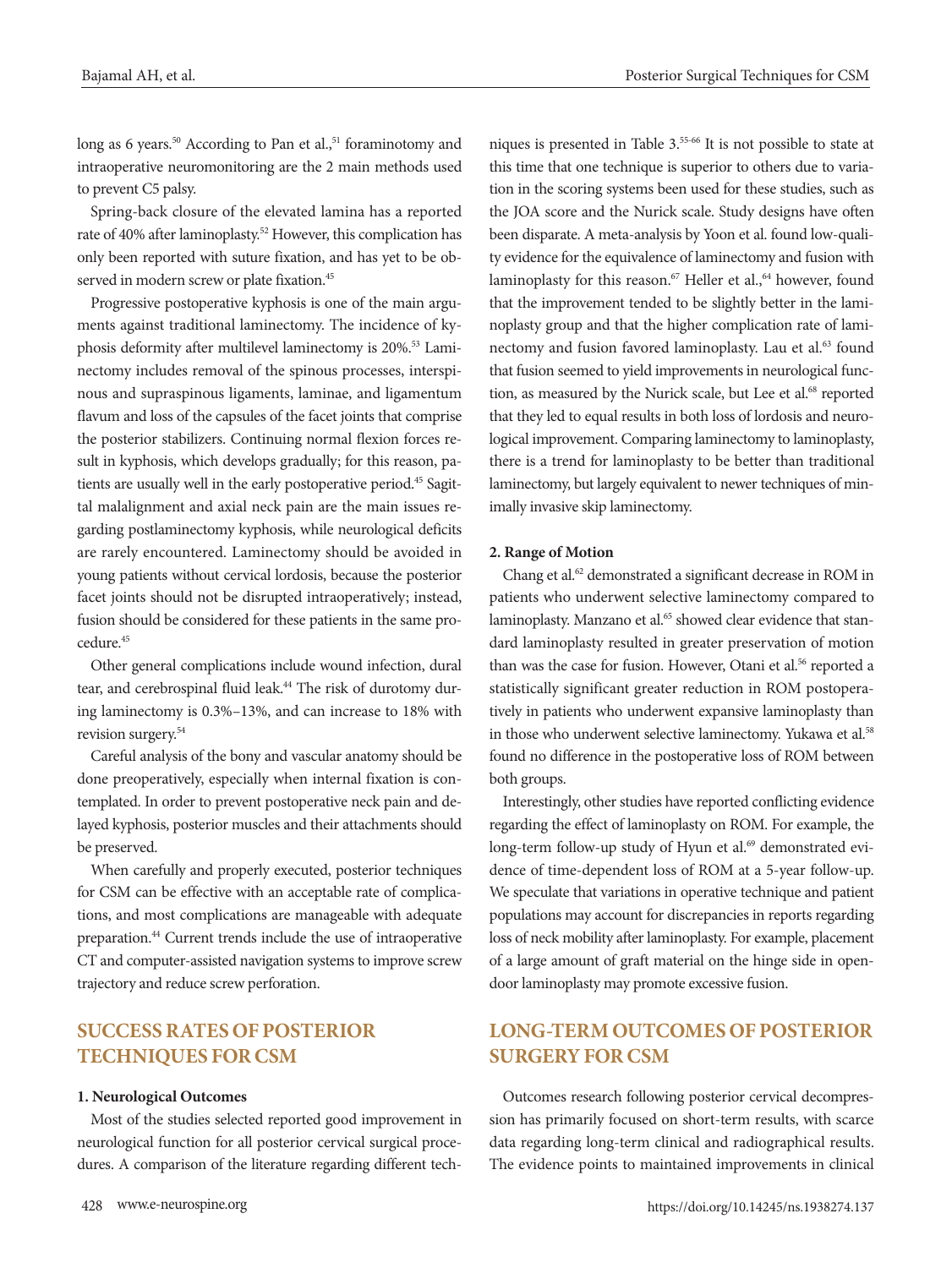| Study                                  | Technique                                                                                       | Design                                                | JOA/NDI/Nurick Scale scores                                                                                                                                                                     | <b>ROM</b>                                                                                                                                                                                                     | <b>VAS</b>                                                                                                                                                         |
|----------------------------------------|-------------------------------------------------------------------------------------------------|-------------------------------------------------------|-------------------------------------------------------------------------------------------------------------------------------------------------------------------------------------------------|----------------------------------------------------------------------------------------------------------------------------------------------------------------------------------------------------------------|--------------------------------------------------------------------------------------------------------------------------------------------------------------------|
| Ross and<br>Ross <sub>55</sub><br>2018 | Minimally invasive<br>laminectomy                                                               | Case series,<br>retrospective Preop: 12.1<br>$N = 30$ | <b>JOA</b><br>Postop (3 months): 14<br>Statistically significant difference                                                                                                                     | N/A                                                                                                                                                                                                            | N/A                                                                                                                                                                |
| 2009                                   | Otani et al., <sup>56</sup> Partial segmental<br>laminectomy vs.<br><b>ELAP</b>                 | Retrospective                                         | <b>JOA</b><br>cohort study . Laminectomy<br>Preop: $11.1 \pm 2.6$<br>5 year: $14.2 \pm 1.7$<br>• Laminoplasty<br>Preop: $9.5 \pm 3.4$<br>5 year: $12.8 \pm 3.1$<br>· Difference not significant | ROM:<br>• Laminectomy<br>Preop: $39.9 \pm 14.3$<br>5-year degrees: $24.8 \pm 9.3$<br>• Laminoplasty<br>Preop: $39.8 \pm 18.6$<br>5 years: $17.1 \pm 16.4$<br>Reduction in ROM > in<br>ELAP group statistically | N/A                                                                                                                                                                |
| Shiraishi, <sup>57</sup><br>2002       | Skip laminectomy,<br>2-year<br>follow-up                                                        | Retrospective<br>cohort<br>$N = 24$                   | <b>JOA</b><br>Preop: 9.4<br>Postop: 14.0                                                                                                                                                        | significant, $p < 0.005$<br>Preop: 38.3<br>Postop: 36.9                                                                                                                                                        | N/A                                                                                                                                                                |
| Yukawa<br>et al., <sup>58</sup> 2007   | Skip laminectomy<br>vs. laminoplasty                                                            | Prospective,<br>randomized<br>controlled<br>trial     | <b>JOA</b><br>• Skip laminectomy<br>Preop: 10.1<br>Postop: 13.6<br>• Laminoplasty<br>Preop: 11.1<br>Postop: 14.4<br>• Difference not significant                                                | • Skip laminectomy<br>Preop: $43.4 \pm 10.4$<br>Postop: $37.2 \pm 9.5$<br>• Laminoplasty<br>Preop: $49.0 \pm 10.7$<br>Postop: $35.8 \pm 10.2$<br>• Difference not significant                                  | N/A                                                                                                                                                                |
| Stamates, <sup>59</sup><br>2017        | Cervical lamino-<br>plasty, outcomes<br>at 2 years                                              | Prospective<br>cohort                                 | Nurick<br>Preop: $3.16 \pm 0.9$<br>Postop: $1.94 \pm 0.8$<br>Significant difference, $p < 0.05$                                                                                                 | N/A                                                                                                                                                                                                            | Preop: $2.84 \pm 1.2$<br>Postop: $1.69 \pm 0.9$<br>Significant differ-<br>ence, $p < 0.05$                                                                         |
| Hardman, <sup>60</sup><br>2009         | Laminoplasty vs.<br>laminectomy                                                                 | Retrospective Nurick<br>cohort                        | Mean change in Nurick score not signifi-<br>cant, $p < 0.62$<br>Laminoplasty<br>Rankin scale significantly greater im-<br>provement in laminoplasty group,<br>p < 0.0001                        | N/A                                                                                                                                                                                                            | N/A                                                                                                                                                                |
| Fehlings<br>et al., <sup>61</sup> 2017 | Laminectomy and<br>fusion vs. lamino-<br>plasty                                                 | International JOA<br>prospective<br>multicenter       | • Laminectomy and fusion<br>Preop: 12.3<br>Postop: 14.69<br>• Laminoplasty<br>Preop: 11.52<br>Postop: 15.01<br>· Significant difference                                                         | N/A                                                                                                                                                                                                            | N/A                                                                                                                                                                |
| Chang<br>et al., <sup>62</sup> 2017    | Selective laminecto-Retrospective<br>my for CSM, com-<br>parative analysis<br>with laminoplasty | cohort                                                | <u>NDI</u><br>• Laminectomy<br>Preop: $18.3 \pm 6.6$<br>Postop: $14.8 \pm 7.4$<br>• Laminoplasty<br>Preop: 17.9 ± 10.7<br>Postop: $13.8 \pm 4.1$<br>· Significant difference                    | • Laminectomy<br>Preop: $20 \pm 10.76$<br>Postop: $9.91 \pm 8.54$<br>• Laminoplasty<br>Preop: $17.04 \pm 9.19$<br>Postop: $15.05 \pm 9.6$<br>· Significant difference                                          | • Laminectomy<br>Preop: $2.8 \pm 2.5$<br>Postop: $1.7 \pm 2.0$<br>• Laminoplasty<br>Preop: $3.4 \pm 2.3$<br>Postop: $2.7 \pm 1.9$<br>· Significant dif-<br>ference |

**Table 3.** Summary of clinical studies evaluating laminectomy versus laminoplasty

(*Continued to the next page*)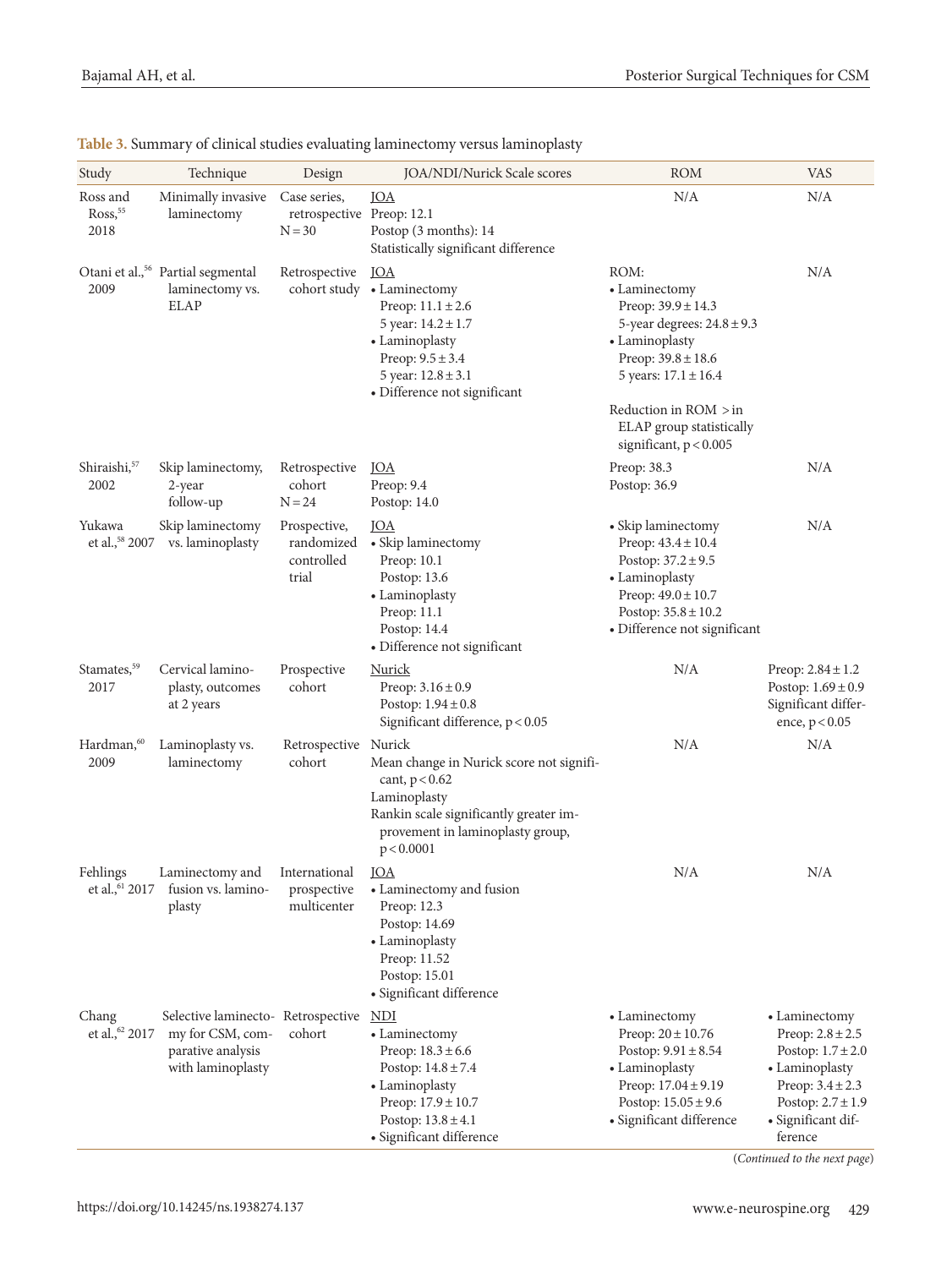#### **Table 3.** Continued

| Study                            | Technique                                                                                                                                                                                | Design                             | JOA/NDI/Nurick Scale scores                                                                                                                                                                                                                                                                                                                                                                                                                                                                                                                                                                                     | ROM                                                                                                                                    | <b>VAS</b>                                                                                                                                                         |
|----------------------------------|------------------------------------------------------------------------------------------------------------------------------------------------------------------------------------------|------------------------------------|-----------------------------------------------------------------------------------------------------------------------------------------------------------------------------------------------------------------------------------------------------------------------------------------------------------------------------------------------------------------------------------------------------------------------------------------------------------------------------------------------------------------------------------------------------------------------------------------------------------------|----------------------------------------------------------------------------------------------------------------------------------------|--------------------------------------------------------------------------------------------------------------------------------------------------------------------|
| Lau et al., $63$<br>2017         | Laminoplasty vs.<br>laminectomy with<br>posterior spinal fu-<br>sion for multilevel<br><b>CSM</b>                                                                                        | Retrospective<br>cohort            | <b>Nurick</b><br>• Laminectomy<br>Preop: $2.1 \pm 1.3$<br>Postop: $0.9 \pm 1.3$<br>• Laminoplasty<br>Preop: $2.1 \pm 1.4$<br>Postop: $1.4 \pm 1.5$<br>• Significant difference                                                                                                                                                                                                                                                                                                                                                                                                                                  | N/A                                                                                                                                    | • Laminectomy<br>Preop: $6.9 \pm 2.4$<br>Postop: $1.1 \pm 2.5$<br>• Laminoplasty<br>Preop: $5.6 \pm 2.6$<br>Postop: $1.0 \pm 2.2$<br>• Significant dif-<br>ference |
| 2001                             | Heller et al., <sup>64</sup> Laminoplasty vs.<br>laminectomy and<br>fusion for multi-<br>level cervical my-<br>elopathy                                                                  | Retrospective<br>cohort            | Nurick<br>• Laminectomy<br>Preop: $2.2$<br>Postop: 1.5<br>• Laminoplasty<br>Preop: 2.3<br>Postop: $1.1$<br>• Difference not significant                                                                                                                                                                                                                                                                                                                                                                                                                                                                         | N/A                                                                                                                                    | N/A                                                                                                                                                                |
| Manzano<br>et al., 65 2012       | A prospective, ran-<br>domized trial<br>comparing ex-<br>pansile cervical<br>laminoplasty and<br>cervical laminec-<br>tomy and fusion<br>for multilevel cer-<br>vical myelopathy         | Prospective<br>randomized<br>trial | • Laminectomy and fusion<br>Preop: $12.57 \pm 1.09$<br>Postop: $13.57 \pm 1.02$<br>• Laminoplasty<br>Preop: $12.37 \pm 1.2$<br>Postop: $14.25 \pm 0.96$<br>• Difference not significant<br>Significant difference in Nurick grade for<br>ECL group (preop vs. postop)                                                                                                                                                                                                                                                                                                                                           | Significant decrease in<br>ROM in laminectomy/<br>fusion group<br>75% reduction in CLF vs.<br>20% reduction in lamino-<br>plasty group |                                                                                                                                                                    |
| Du et al., <sup>66</sup><br>2013 | Long-term impacts<br>of different poste-<br>rior operations on<br>curvature,<br>neurological<br>recovery, and axial<br>symptoms for<br>multilevel cervical<br>degenerative<br>myelopathy | Retrospective<br>cohort            | <b>JOA</b><br>• Laminectomy<br>Preop: $8.10 \pm 1.18$<br>Postop: $13.07 \pm 1.23$<br>• Laminoplasty<br>Preop: $8.08 \pm 1.13$<br>Postop: $13.97 \pm 1.28$<br>• Laminectomy+lateral mass<br>Preop: $8.16 \pm 1.11$<br>Postop $14.31 \pm 1.33$<br>Statistically significant differences be-<br>tween preop and final follow-up JOA<br>scores in each group $(p < 0.001)$ and in<br>final follow-up JOA scores among the 3<br>groups ( $F = 7.81$ , $p < 0.001$ ).<br>No significant difference in preop<br>JOA scores among the 3 groups and in fi-<br>nal follow-up JOA scores between the<br>LP and LCS groups. | ROM                                                                                                                                    | N/A                                                                                                                                                                |

JOA, Japanese Orthopaedic Association; NDI, neck disability index; ROM, range of motion; VAS, visual analogue scale; Preop, preoperative; Postop, postoperative; ELAP, expansive open-door laminoplasty; N/A, not available; ECL, expansile cervical laminoplasty; CLF, cervical laminectomy and fusion.

outcome measurements, with trends towards worsening radiographic outcomes. Hyun et al.<sup>69</sup> reported outcomes following unilateral open-door laminoplasty with a minimum follow-up of 5 years. They demonstrated a time-dependent continued loss of ROM after laminoplasty, along with maintained improvement in JOA scores at the final follow-up. Motosuneya et al.<sup>70</sup> demonstrated a similar time-dependent loss of ROM after laminoplasty, along with maintained clinical outcome scores at a 10 year follow-up. They noted greater loss in the ROM of patients with OPLL than in those with CSM, which is in keeping with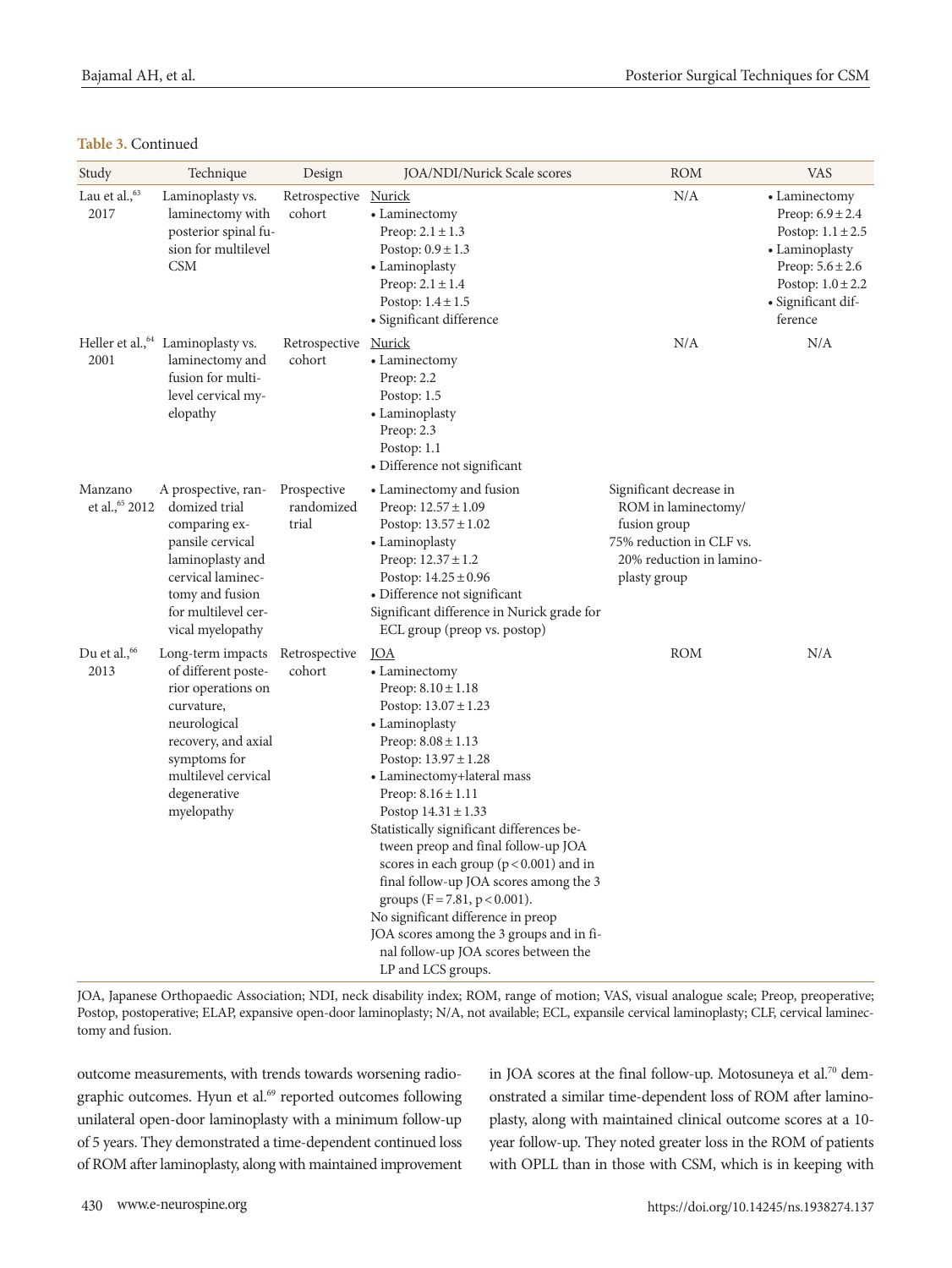the findings of Hyun et al., who also reported a statistically significantly greater loss of ROM in patients with OPLL at the final follow-up.

# **WFNS SPINE COMMITTEE RECOMMENDATIONS**

#### **1. Rationale for Selection of the Surgical Approach**

- Several factors should be considered for selection of the surgical approach in patients with CSM: sagittal curvature, the location of the compressive pathology, the number of levels involved, and the patient's comorbidities.
- Posterior surgical decompression is an effective technique for improving the neurological function of patients with CSM.
- Posterior surgical techniques for CSM include laminectomy alone, laminectomy with fusion, and laminoplasty. These techniques are often used if there are 3 or more levels of anterior compression. However, in cases with significant posterior compression at 1 or 2 levels, posterior decompressive surgery is mandatory.
- The relative merit of various posterior decompression techniques has not been clearly determined. In cases of kyphosis—especially flexible kyphosis—laminectomy and posterior fixation with fusion should be chosen. However, in rigid kyphosis, anterior surgery combined with posterior decompression is preferred. In cases with preserved lordosis, laminoplasty is a good option. Patients with severe axial neck pain should not be candidates for laminoplasty. However, for some cases that fall into a gray zone, such as straightened cervical spine, we are not certain which approach is better.
- A combined approach should be chosen in patients with significant ventral and dorsal osteophytic compression that cannot be handled holistically with single anterior or posterior surgery.
- Multiple factors must be taken into account when deciding on the appropriate operation for a particular patient. Surgeons need to tailor their preoperative discussion to ensure that patients are aware of these facts.

#### **2. Complications of Posterior Surgery for CSM**

• Complications resulting from posterior surgery for CSM include injury to the spinal cord and nerve roots, implantrelated complications, C5 palsy, spring-back closure of lamina after laminoplasty, and postlaminectomy kyphosis.

#### **3. Success Rate of Posterior Surgery for CSM**

• Comparing laminectomy to laminoplasty, laminoplasty tends to be better than traditional laminectomy, but largely equivalent to newer techniques of minimally invasive skip laminectomy.

#### **4. Future Directions**

- Further research is needed on the cost-to-benefit analysis of various surgical approaches, the comparative efficacy of surgical approaches using various techniques, and long-term outcomes, as current knowledge is deficient in this regard. Therefore, continued research into the outcomes of cervical spine surgery is essential.
- Since randomized controlled studies are very difficult to conduct in the field of spine surgery, prospective registries with long-term follow-up will be important for future decisions.

# **CONCLUSION**

The posterior approach to cervical spine decompression for CSM is an effective technique for improving patients' neurological function. The relative merits of techniques such as laminectomy, laminectomy with fusion, laminoplasty, or less invasive skip laminectomy have not been determined. In cases of kyphosis, laminectomy and posterior fixation with fusion should be chosen. In cases with preserved lordosis, laminoplasty should be performed. However, in cases that fall into a gray zone, such as straightened cervical spine, we are not certain which approach is better. A combined approach (posterior and anterior approach) should be chosen for significant ventral and dorsal osteophytic compressions that cannot be handled holistically with single anterior or posterior surgery. Multiple factors must be taken into account when deciding on the appropriate operation for a particular patient. Surgeons need to tailor their preoperative discussion to ensure that patients are aware of these facts.

## **CONFLICT OF INTEREST**

The authors have nothing to disclose.

## **REFERENCES**

1. Singh A, Tetreault L, Casey A, et al. A summary of assessment tools for patients suffering from cervical spondylotic myelopathy: a systematic review on validity, reliability and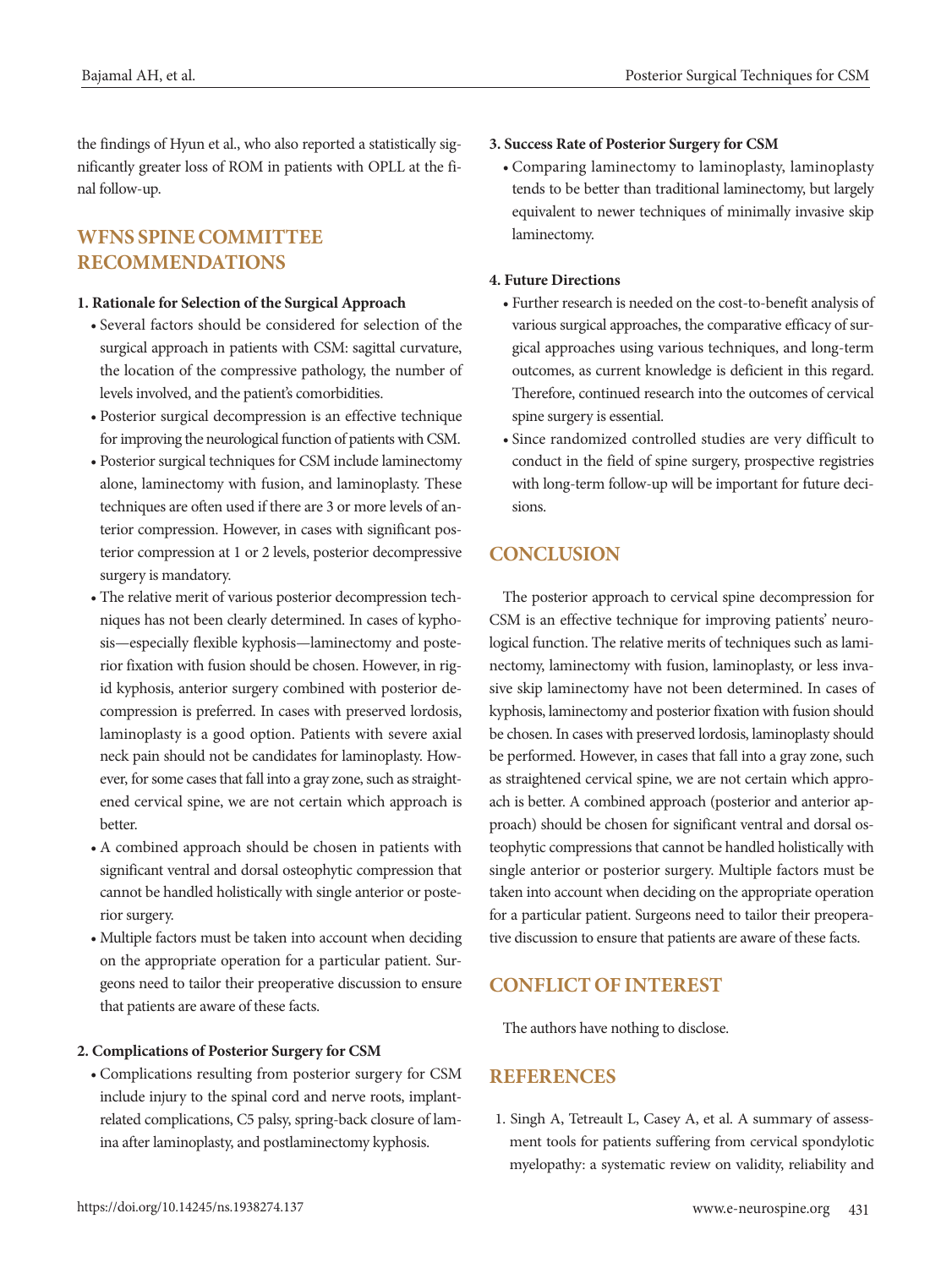responsiveness. Eur Spine J 2015;24 Suppl 2:209-28.

- 2. Nouri A, Tetreault L, Singh A, et al. Degenerative cervical myelopathy: epidemiology, genetics, and pathogenesis. Spine (Phila Pa 1976) 2015;40:E675-93.
- 3. Klineberg E. Cervical spondylotic myelopathy: a review of the evidence. Orthop Clin North Am 2010;41:193-202.
- 4. Lad SP, Patil CG, Berta S, et al. National trends in spinal fusion for cervical spondylotic myelopathy. Surg Neurol 2009; 71:66-9.
- 5. Wu JC, Ko CC, Yen YS, et al. Epidemiology of cervical spondylotic myelopathy and its risk of causing spinal cord injury: a national cohort study. Neurosurg Focus 2013;35:E10.
- 6. Boogaarts HD, Bartels RH. Prevalence of cervical spondylotic myelopathy. Eur Spine J 2015;24 Suppl 2:139-41.
- 7. Ono K, Ebara S, Fuji T, et al. Myelopathy hand. New clinical signs of cervical cord damage. J Bone Joint Surg Br 1987;69: 215-9.
- 8. Lawrence BD, Brodke DS. Posterior surgery for cervical myelopathy: indications, techniques, and outcomes. Orthop Clin North Am 2012;43:29-40, vii-viii.
- 9. Bridges KJ, Simpson LN, Bullis CL, et al. Combined laminoplasty and posterior fusion for cervical spondylotic myelopathy treatment: a literature review. Asian Spine J 2018;12:446- 58.
- 10. Fujiyoshi T, Yamazaki M, Kawabe J, et al. A new concept for making decisions regarding the surgical approach for cervical ossification of the posterior longitudinal ligament: the Kline. Spine (Phila Pa 1976) 2008;33:E990-3.
- 11. Taniyama T, Hirai T, Yamada T, et al. Modified K-line in magnetic resonance imaging predicts insufficient decompression of cervical laminoplasty. Spine (Phila Pa 1976) 2013; 38:496-501.
- 12. Rhee JM, Basra S. Posterior surgery for cervical myelopathy: laminectomy, laminectomy with fusion, and laminoplasty. Asian Spine J 2008;2:114-26.
- 13. Liu JK, Das K. Posterior fusion of the subaxial cervical spine: indications and techniques. Neurosurg Focus 2001;10:E7.
- 14. Bakhsheshian J, Mehta VA, Liu JC. Current diagnosis and management of cervical spondylotic myelopathy. Global Spine J 2017;7:572-86.
- 15. Zhu B, Xu Y, Liu X, et al. Anterior approach versus posterior approach for the treatment of multilevel cervical spondylotic myelopathy: a systemic review and meta-analysis. Eur Spine J 2013;22:1583-93.
- 16. Kavanagh RG, Butler JS, O'Byrne JM, et al. Operative techniques for cervical radiculopathy and myelopathy. Adv Or-

thop 2012;2012:794087.

- 17. Lin Q, Zhou X, Wang X, et al. A comparison of anterior cervical discectomy and corpectomy in patients with multilevel cervical spondylotic myelopathy. Eur Spine J 2012;21:474- 81.
- 18. Yalamanchili PK, Vives MJ, Chaudhary SB. Cervical spondylotic myelopathy: factors in choosing the surgical approach. Adv Orthop 2012;2012:783762.
- 19. Alimi M, Njoku I, Hofstetter CP, et al. Anterior cervical discectomy and fusion (ACDF): comparison between zero profile implants and anterior cervical plate and spacer. Cureus 2016;8:e573.
- 20. Zeng J, Duan Y, Yang Y, et al. Anterior corpectomy and reconstruction using dynamic cervical plate and titanium mesh cage for cervical spondylotic myelopathy: a minimum 5-year follow-up study. Medicine (Baltimore) 2018;97:e9724.
- 21. Jain A, Rustagi T, Prasad G, et al. Does segmental kyphosis affect surgical outcome after a posterior decompressive laminectomy in multisegmental cervical spondylotic myelopathy? Asian Spine J 2017;11:24-30.
- 22. Kim P, Murata H, Kurokawa R, et al. Myoarchitectonic spinolaminoplasty: efficacy in reconstituting the cervical musculature and preserving biomechanical function. J Neurosurg Spine 2007;7:293-304.
- 23. Laiginhas AR, Silva PA, Pereira P, et al. Long-term clinical and radiological follow-up after laminectomy for cervical spondylotic myelopathy. Surg Neurol Int 2015;6:162.
- 24. Hirabayashi K, Watanabe K, Wakano K, et al. Expansive open-door laminoplasty for cervical spinal stenotic myelopathy. Spine (Phila Pa 1976) 1983;8:693-9.
- 25. Ghasemi AA, Behfar B. Outcome of laminoplasty in cervical spinal cord injury with stable spine. Asian J Neurosurg 2016;11:282-6.
- 26. Stephens BF, Rhee JM, Neustein TM, et al. Laminoplasty does not lead to worsening axial neck pain in the properly selected patient with cervical myelopathy: a comparison with laminectomy and fusion. Spine (Phila Pa 1976) 2017;42:1844- 50.
- 27. Takayasu M, Hara M, Yamauchi K, et al. Transarticular screw fixation in the middle and lower cervical spine. Technical note. J Neurosurg 2003;99(1 Suppl):132-6.
- 28. Jin SW, Kim SH, Kim BJ, et al. Modified open-door laminoplasty using hydroxyapatite spacers and miniplates. Korean J Spine 2014;11:188-94.
- 29. Tani S, Suetsua F, Mizuno J, et al. New titanium spacer for cervical laminoplasty: initial clinical experience. Technical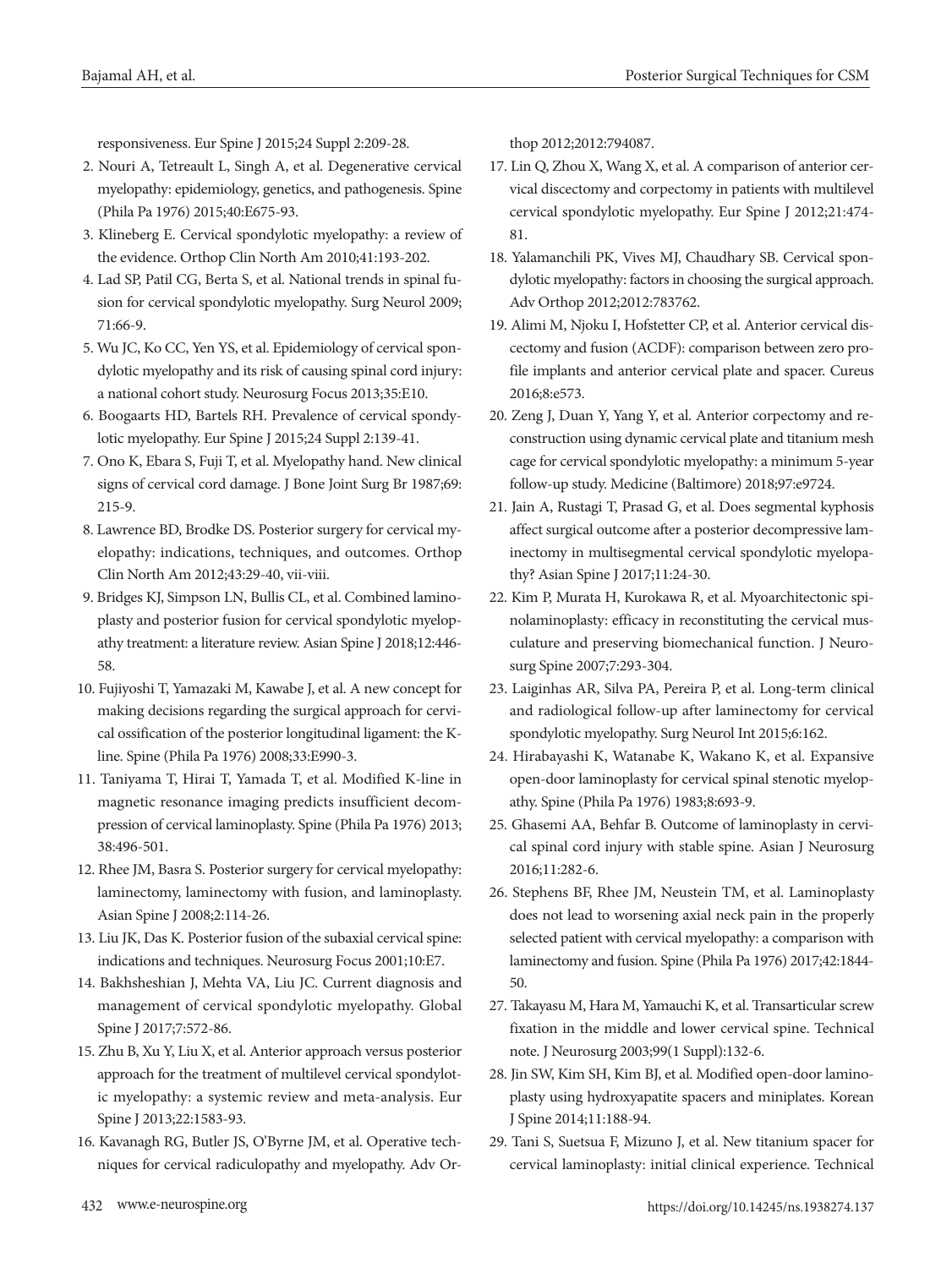note. Neurol Med Chir (Tokyo) 2010;50:1132-6.

- 30. Park AE, Heller JG. Cervical laminoplasty: use of a novel titanium plate to maintain canal expansion--surgical technique. J Spinal Disord Tech 2004;17:265-71.
- 31. Shamji MF, Mohanty C, Massicotte EM, et al. The association of cervical spine alignment with neurologic recovery in a prospective cohort of patients with surgical myelopathy: analysis of a series of 124 cases. World Neurosurg 2016;86: 112-9.
- 32. Tang JA, Scheer JK, Smith JS, et al. The impact of standing regional cervical sagittal alignment on outcomes in posterior cervical fusion surgery. Neurosurgery 2015;76 Suppl 1:S14- 21.
- 33. Hardacker JW, Shuford RF, Capicotto PN, et al. Radiographic standing cervical segmental alignment in adult volunteers without neck symptoms. Spine (Phila Pa 1976) 1997;22:1472- 80.
- 34. Hirai T, Yoshii T, Sakai K, et al. Long-term results of a prospective study of anterior decompression with fusion and posterior decompression with laminoplasty for treatment of cervical spondylotic myelopathy. J Orthop Sci 2018;23:32-8.
- 35. Luo J, Cao K, Huang S, et al. Comparison of anterior approach versus posterior approach for the treatment of multilevel cervical spondylotic myelopathy. Eur Spine J 2015;24:1621- 30.
- 36. Li X, Jiang L, Liu Z, et al. Different approaches for treating multilevel cervical spondylotic myelopathy: a retrospective study of 153 cases from a single spinal center. PLoS One 2015;10:e0140031.
- 37. Joaquim AF, Ghizoni E, Tedeschi H, et al. Management of degenerative cervical myelopathy - an update. Rev Assoc Med Bras (1992) 2016;62:886-94.
- 38. Bram R, Fiore S, Labiak JJ, et al. Combined anterior-posterior decompression and fusion for cervical spondylotic myelopathy. Am J Orthop (Belle Mead NJ) 2017;46:E97-104.
- 39. Ghogawala Z, Coumans JV, Benzel EC, et al. Ventral versus dorsal decompression for cervical spondylotic myelopathy: surgeons' assessment of eligibility for randomization in a proposed randomized controlled trial: results of a survey of the Cervical Spine Research Society. Spine (Phila Pa 1976) 2007;32:429-36.
- 40. Muthukumar N. Surgical management of cervical spondylotic myelopathy. Neurol India 2012;60:201-9.
- 41. Song KJ, Johnson JS, Choi BR, et al. Anterior fusion alone compared with combined anterior and posterior fusion for the treatment of degenerative cervical kyphosis. J Bone Joint

Surg Br 2010;92:1548-52.

- 42. Yonenobu K, Hosono N, Iwasaki M, et al. Laminoplasty versus subtotal corpectomy. A comparative study of results in multisegmental cervical spondylotic myelopathy. Spine (Phila Pa 1976) 1992;17:1281-4.
- 43. Edwards CC 2nd, Heller JG, Murakami H. Corpectomy versus laminoplasty for multilevel cervical myelopathy: an independent matched-cohort analysis. Spine (Phila Pa 1976) 2002;27:1168-75.
- 44. Cheung JP, Luk KD. Complications of anterior and posterior cervical spine surgery. Asian Spine J 2016;10:385-400.
- 45. Currier BL. Neurological complications of cervical spine surgery: C5 palsy and intraoperative monitoring. Spine (Phila Pa 1976) 2012;37:E328-34.
- 46. Hojo Y, Ito M, Abumi K, et al. A late neurological complication following posterior correction surgery of severe cervical kyphosis. Eur Spine J 2011;20:890-8.
- 47. Katonis P, Papadakis SA, Galanakos S, et al. Lateral mass screw complications: analysis of 1662 screws. J Spinal Disord Tech 2011;24:415-20.
- 48. Yonenobu K, Hosono N, Iwasaki M, et al. Neurologic complications of surgery for cervical compression myelopathy. Spine (Phila Pa 1976) 1991;16:1277-82.
- 49. Uematsu Y, Tokuhashi Y, Matsuzaki H. Radiculopathy after laminoplasty of the cervical spine. Spine (Phila Pa 1976) 1998; 23:2057-62.
- 50. Satomi K, Nishu Y, Kohno T, et al. Long-term follow-up studies of open-door expansive laminoplasty for cervical stenotic myelopathy. Spine (Phila Pa 1976) 1994;19:507-10.
- 51. Pan FM, Wang SJ, Ma B, et al. C5 nerve root palsy after posterior cervical spine surgery. J Orthop Surg (Hong Kong) 2017;25:2309499016684502.
- 52. Mochida J, Nomura T, Chiba M, et al. Modified expansive open-door laminoplasty in cervical myelopathy. J Spinal Disord 1999;12:386-91.
- 53. Kaptain GJ, Simmons NE, Replogle RE, et al. Incidence and outcome of kyphotic deformity following laminectomy for cervical spondylotic myelopathy. J Neurosurg 2000;93(2 Suppl):199-204.
- 54. Epstein NE, Hollingsworth R. Anterior cervical micro-dural repair of cerebrospinal fluid fistula after surgery for ossification of the posterior longitudinal ligament. Technical note. Surg Neurol 1999;52:511-4.
- 55. Ross MN, Ross DA. Minimally invasive cervical laminectomy for cervical spondylotic myelopathy. Clin Spine Surg 2018;31:331-8.